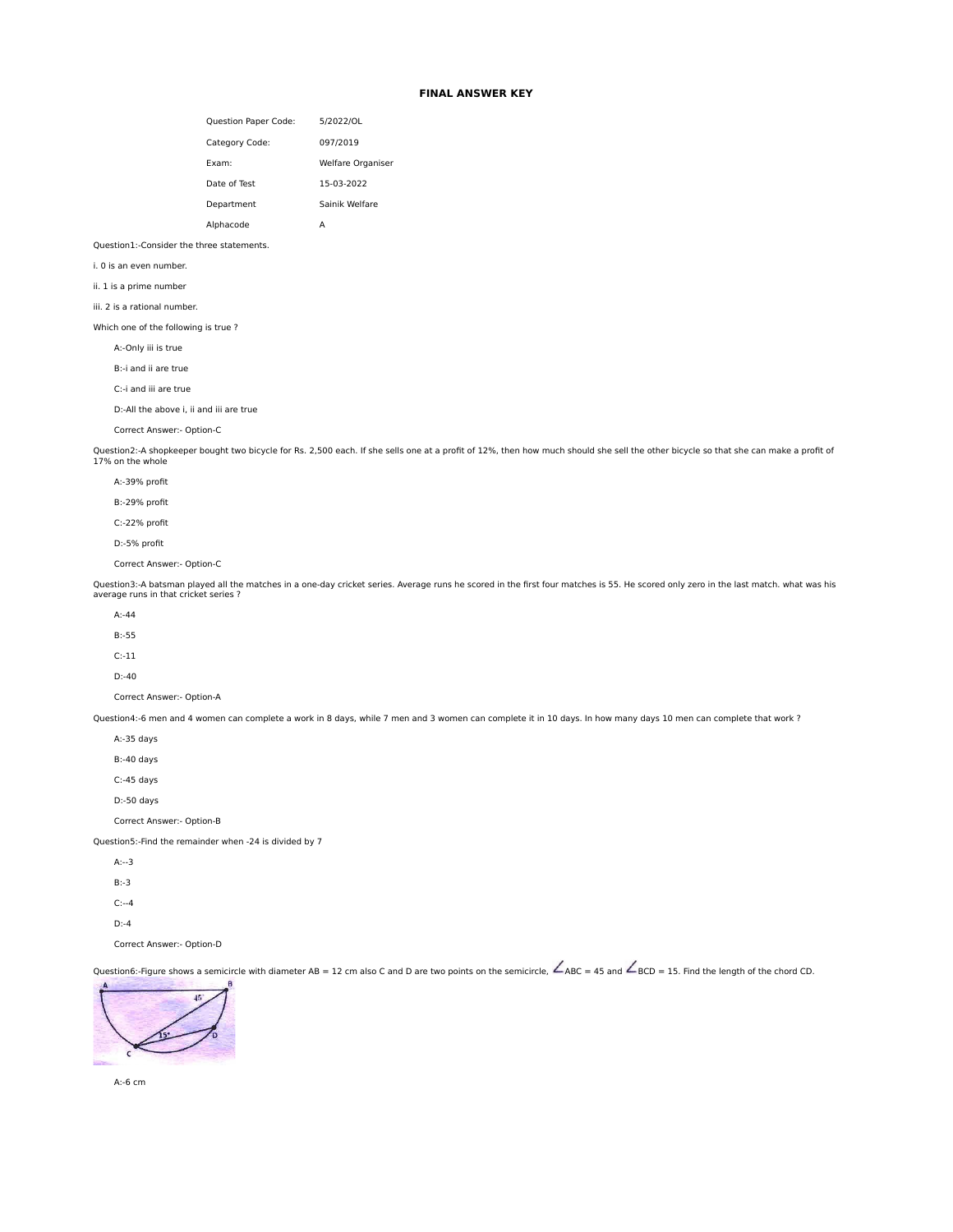B:-6√2 cm

C:-3√2 cm

D:-6√3 cm

Correct Answer:- Option-A

Question7:-If  $1 + 3 + 5 + ...$   $+ 2021 = x^2$  then x is equal to

A:-1011

B:-1010

C:-1012

D:-1101

Correct Answer:- Option-A

Question8:-In a right angled triangle the ratio of the perpendicular sides are 3 : 4, if the length of the hypotenuse is 15 cm then find the perimeter of the triangle.

 A:-12 cm B:-24 cm C:-36 cm D:-48 cm Correct Answer:- Option-C Question9:-The value of √0.444......... is A:-0.222..... B:-0.333......

C:-0.444.......

D:-0.666.......

Correct Answer:- Option-D

Question10:-A square is inscribed in a circle of area 50 $\pi$   $cm<sup>2</sup>$ , then which of the following gives the area of the square

A:- $25cm<sup>2</sup>$ 

 $B: -50cm^2$ 

 $C: -75cm<sup>2</sup>$ 

 $D:100cm<sup>2</sup>$ 

Correct Answer:- Option-D

Question11:-Which is the next number in the order of the sequence 2, 3, 6, 13, 28, . . . ?

A:-60

B:-59

C:-51

D:-61

Correct Answer:- Option-B

Question12:-Rearrange the jumbled letters to make a meaningful word and then select the one which is different

A:-HNAD

B:-THEA

C:-EDAH

D:-IRHA

Correct Answer:- Option-B

Question13:-If SUNDAY is coded as XZCMTR in the same way MONDAY is coded as

A:-XZCMNL

B:-XZCOPN

C:-XZCMPL

D:-XZCONL

Correct Answer:- Option-A

Question14:-The angle between the minute hand and the hour hand of a clock is 100º. Which of these represent the correct time ?

A:-12 : 18

B:-11 : 42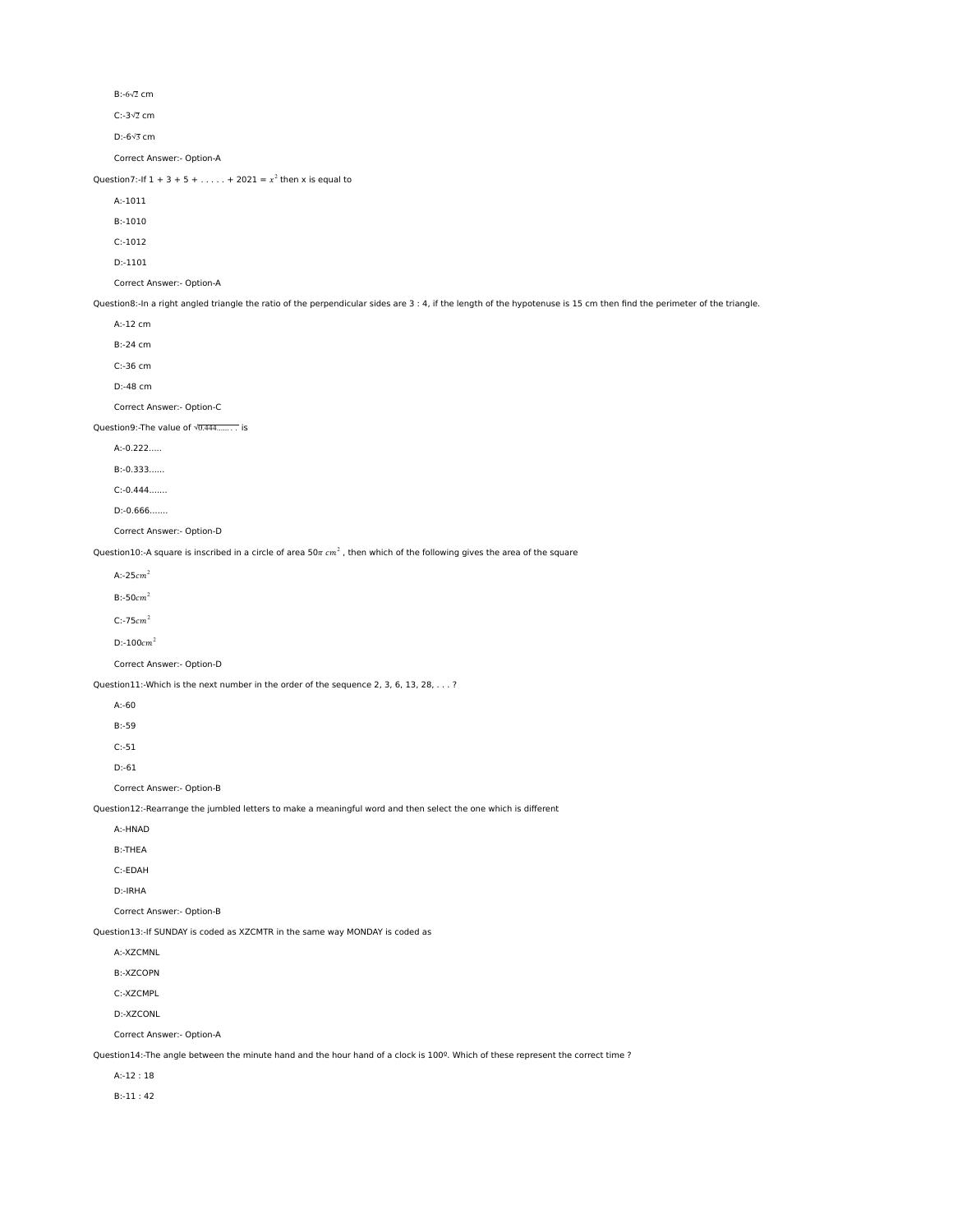C:-7 : 22

D:-4 : 40

Correct Answer:- Option-D

Question15:-Half of a number is  $2^{10}$  , then the number is

| $A:-2^{11}$               |
|---------------------------|
| $B:-2^{20}$               |
| $C: -4^{20}$              |
| $D: -2^9$                 |
| Correct Answer:- Option-A |
|                           |

Question16:-Find the probability that a leap year selected at random will contain 53 Sundays or 53 Mondays

| A: $-\frac{1}{7}$   |  |
|---------------------|--|
| $B:-\frac{2}{7}$    |  |
| $C: -\frac{3}{7}$   |  |
| $D:-\frac{53}{366}$ |  |

Correct Answer:- Option-C

Question17:-In a group of people each person shake hands with each other, if the total number of handshakes are found to be 66. Find the total number of people in that group.

| $A: -9$                   |
|---------------------------|
| $B: -10$                  |
| $C: -11$                  |
| $D: -12$                  |
| Correct Answer:- Option-D |

Question18:-There are 400 students admitted to a primary class, each student can speak English or Hindi. some students can speak only English and some can speak only Hindi. 42% students can speak both English and Hindi. If 75% of students can speak English, find the number of students who can speak Hindi

| $A - 100$                 |
|---------------------------|
| $B: -268$                 |
| $C: -132$                 |
| $D: -300$                 |
| Correct Answer:- Option-B |

Question19:-Examine the following statements

1. Sanju attends Music class on Wednesday. 2. He attends Maths class on Monday.

3. His biology classes are not on Friday.

4. He attend his Physics class on the day following the day of his Maths class.<br>5. On Thursday he attends his Chemistry class.<br>If Sanju attends just one class in a day and his Sunday is free, then he is also free on

A:-Tuesday

B:-Friday

C:-Saturday

D:-Thursday

Correct Answer:- Option-B

Question20:-Statements followed by some conclusions are given below.

Statements : 1. Some Mathematicians are Singers. 2. All Singers are Musicians. Conclusions : i. Some Musicians are Mathematicians or Singers. ii. Not all Mathematicians are Musicians. Find which of the given conclusion follows :

A:-Only conclusion i follows

B:-Only conclusion ii follows

C:-Both i and ii follows

D:-Neither i nor ii follows

Correct Answer:- Option-C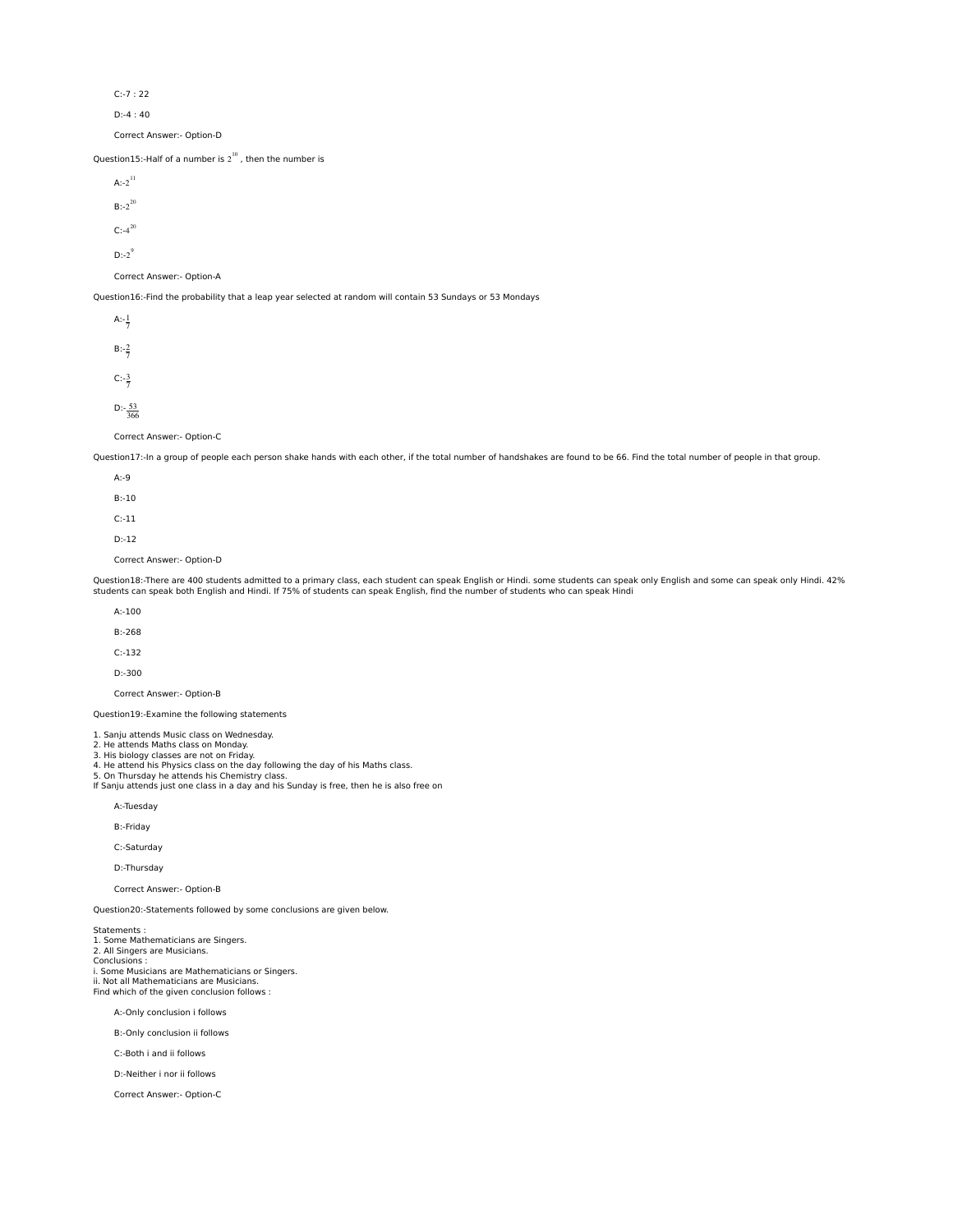Question21:-The lyrics of that song might \_\_\_\_\_\_\_\_\_\_\_\_ the listeners to another world.

A:-carry off

B:-carry on

C:-carry forward

D:-carry away

Correct Answer:- Option-D

Question22:-He was much appreciated for his modesty.Choose an antonym for the underlined word from the options given below.

A:-bravery

B:-bashfulness

C:-boastfulness

D:-foolishness

Correct Answer:-Question Cancelled

Question23:-Choose the correct sentence.

A:-One of the lab equipments they bought was damaged.

B:-One of the lab equipments they bought were damaged.

C:-One of the lab equipment they bought was damaged

D:-One of the lab equipment they bought were damaged

Correct Answer:- Option-C

Question24:-I saw a \_\_\_\_\_\_\_\_\_\_\_\_ of foxes running over the meadow.

A:-herd

B:-skulk

C:-down

D:-string

Correct Answer:- Option-B

Question25:-A person who lives in complete solitude is a

A:-bachelor

B:-pilgrim

C:-hypocrite

D:-hermit

Correct Answer:- Option-D

Question26:-He \_\_\_\_\_\_\_\_\_\_\_ a house by the time she comes.

A:-will have bought

B:-bought

C:-has bought

D:-had bought

Correct Answer:- Option-A

Question27:-If I \_\_\_\_\_\_\_\_\_\_\_\_\_ (have) time, I should go to the bakers.

Choose the correct form of the verb given in the bracket.

A:-had

B:-have

C:-had had

D:-has

Correct Answer:- Option-A

Question28:-They sat to discuss about the next step in their business.

Pick out that word or phrase in the above sentence that is inappropriate.

A:-sat

B:-about

C:-to discuss

D:-the next step

Correct Answer:- Option-B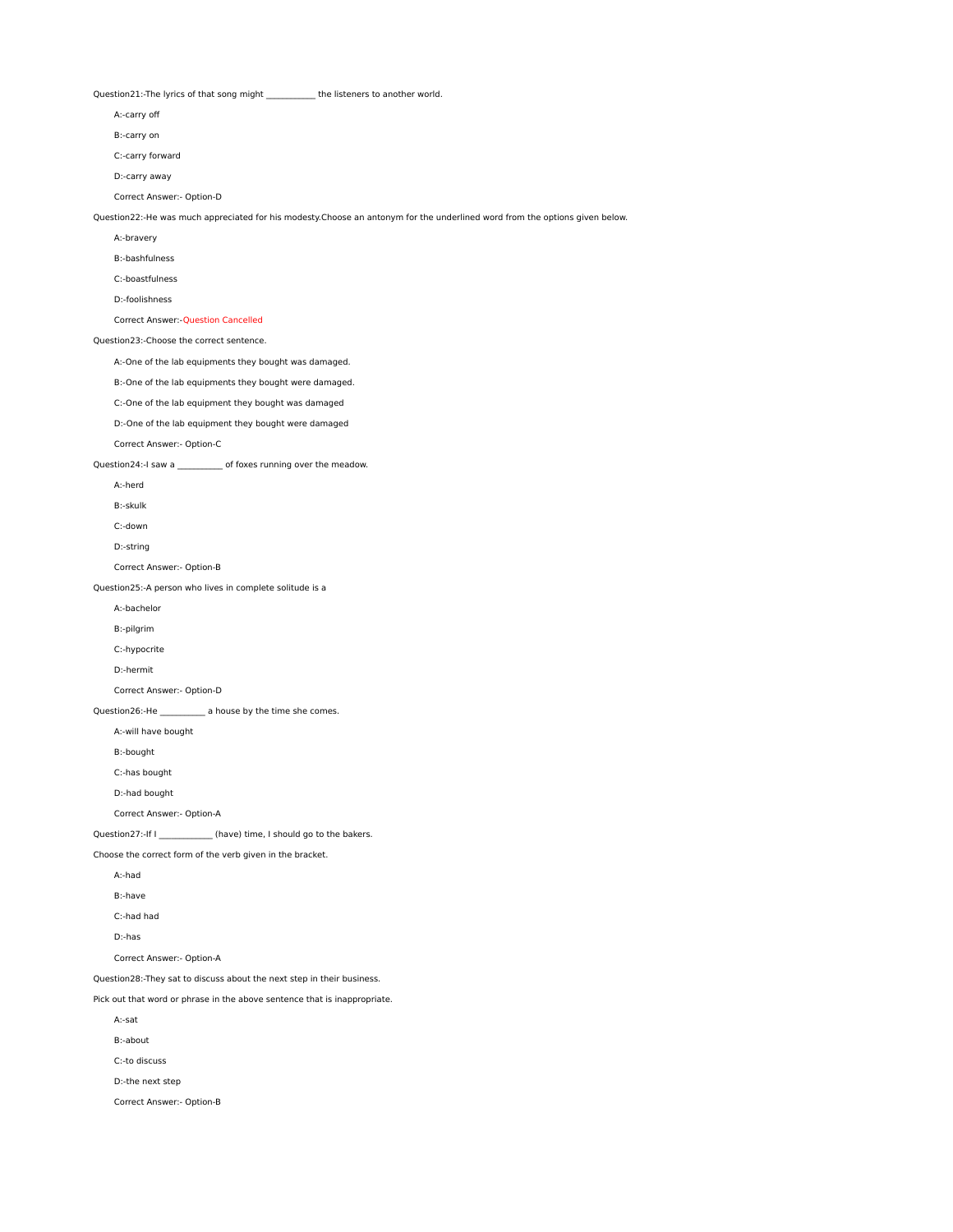Question29:-They are eagerly hearing the good news. The given sentence may be rewritten as A:-The good news are being eagerly heard. B:-The good news is eagerly heard. C:-The good news is being eagerly heard. D:-The good news are eagerly heard. Correct Answer:- Option-C Question30:-The profitable company along with other companies \_\_\_\_\_\_\_\_\_\_ not willing to accept the deal. A:-are B:-is C:-have D:-has Correct Answer:- Option-B Question31:-The research revealed that the problem \_\_\_\_\_\_\_\_\_\_\_\_\_\_ in the communication gap between the parents and their children. A:-lay B:-lie C:-lied D:-laid Correct Answer:- Option-A Question32:-Which among the following words is not an example of a compound word ? A:-inside B:-message C:-cannot D:-together Correct Answer:- Option-B Question33:-When do you have \_\_\_\_\_\_\_\_\_\_\_\_\_\_ breakfast ? A:-a B:-an C:-both a and b D:-none Correct Answer:- Option-D Question34:-Nothing is impossible, \_\_\_\_\_\_\_\_ A:-isn't that ? B:-is it ? C:-isn't it ? D:-doesn't that ? Correct Answer:- Option-B Question35:-The word criteria is the plural form of A:-criterion B:-criterium C:-criteriae D:-criterias Correct Answer:- Option-A Question36:-She couldn't be more truthful. The sentence given above means A:-She is not truthfull B:-She is truthful C:-She is so truthful D:-She is not so truthful Correct Answer:- Option-C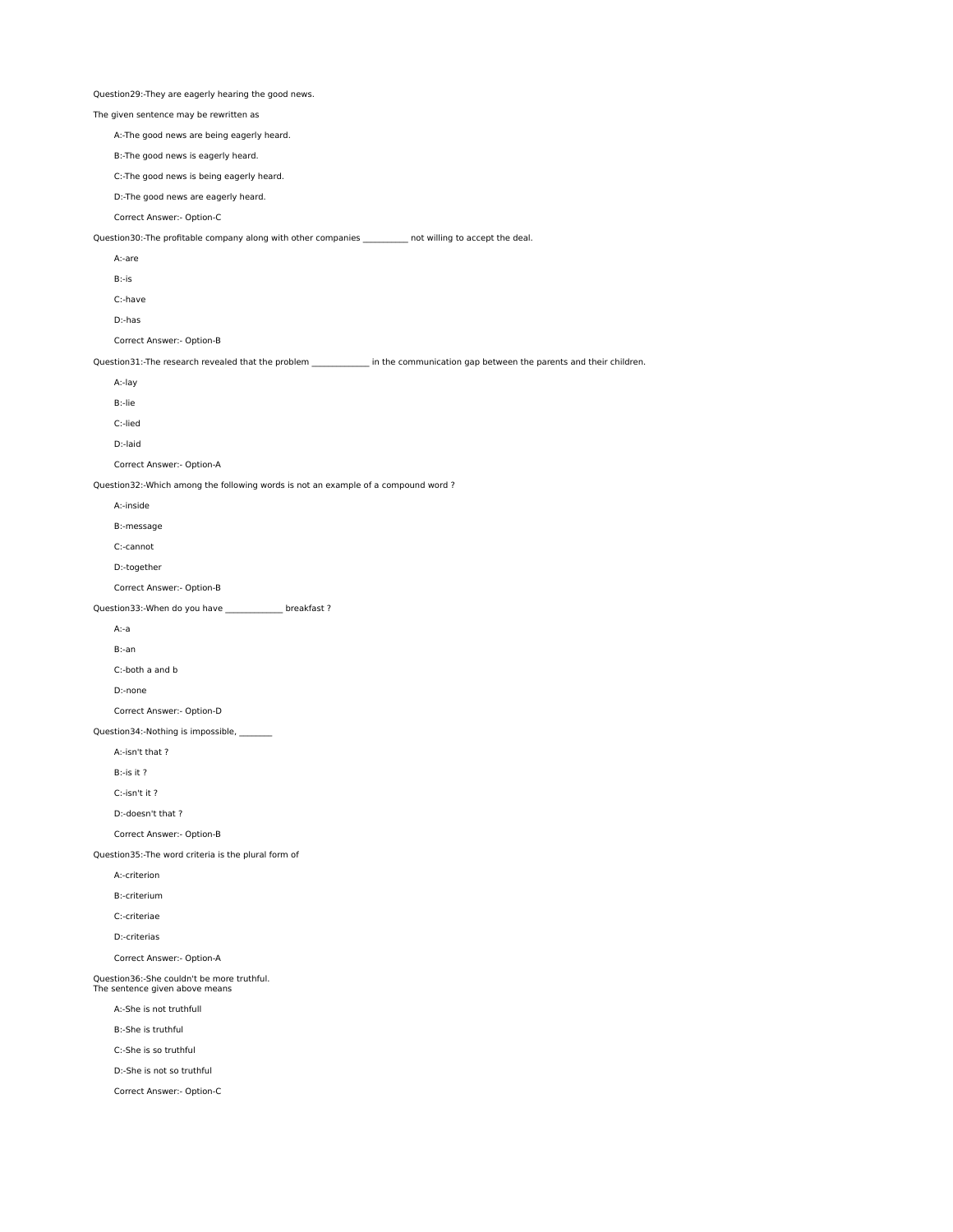Question37:-Which word is not the correct synonym of the word glee ?

| A:-Elation                                                                                              |  |
|---------------------------------------------------------------------------------------------------------|--|
| <b>B:-Exaltation</b>                                                                                    |  |
| C:-Exhortation                                                                                          |  |
| D:-Exultation                                                                                           |  |
| Correct Answer:- Option-C                                                                               |  |
| Question38:-The President of the organization took the decision _______________the pandemonium.         |  |
| A:-by                                                                                                   |  |
| B:-across                                                                                               |  |
| C:-behind                                                                                               |  |
| D:-amidst                                                                                               |  |
| Correct Answer:- Option-D                                                                               |  |
| Question39:-The participants arrived ____________ for the competition.                                  |  |
| A:-prima facie                                                                                          |  |
| B:-vice versa                                                                                           |  |
| C:-innuendo                                                                                             |  |
| D:-en masse                                                                                             |  |
| Correct Answer:- Option-D                                                                               |  |
| Question40:-The child stood ______________ in front of the audience.<br>Choose the right option.        |  |
| A:-embarassed                                                                                           |  |
| B:-embarrassed                                                                                          |  |
| C:-embarrased                                                                                           |  |
| D:-embarased                                                                                            |  |
| Correct Answer:- Option-B                                                                               |  |
| Question41:-Who is popularly knwon as the Aikya Keralam Thampuran?                                      |  |
| A:-Kerala Varma Thampuran                                                                               |  |
| B:-Marthanda Varma                                                                                      |  |
| C:-Sree Chithra Thirunal                                                                                |  |
| D:-Rani Gouri Lekshmi Bai                                                                               |  |
| Correct Answer:- Option-A                                                                               |  |
| Question42:-The following name related to state reorganization in India                                 |  |
| A:-Justice Venkida Chellayya                                                                            |  |
| B:-Justice Fazal Ali                                                                                    |  |
| C:-Justice Ranganath Misra                                                                              |  |
| D:-None of the above                                                                                    |  |
| Correct Answer:- Option-B                                                                               |  |
| Question43:-The word "United Nations" coined by                                                         |  |
| A:-Winston Churchil                                                                                     |  |
| <b>B:-Richard Nixon</b>                                                                                 |  |
| C:-Franklin Roosevelt                                                                                   |  |
| D:-Abraham Lincon                                                                                       |  |
| Correct Answer:- Option-C                                                                               |  |
| Question44:-____________ is the first foreigner to be become the President of Indian National Congress. |  |
| A:-George Yule                                                                                          |  |
| B:-Annie Beasant                                                                                        |  |
| C:-A. O. Hume                                                                                           |  |
| D:-Sonia Gandhi                                                                                         |  |
| Correct Answer:- Option-A                                                                               |  |
| Question45:-Who led the "Pattini Jatha" in 1936 from Kannur to Madras ?                                 |  |
|                                                                                                         |  |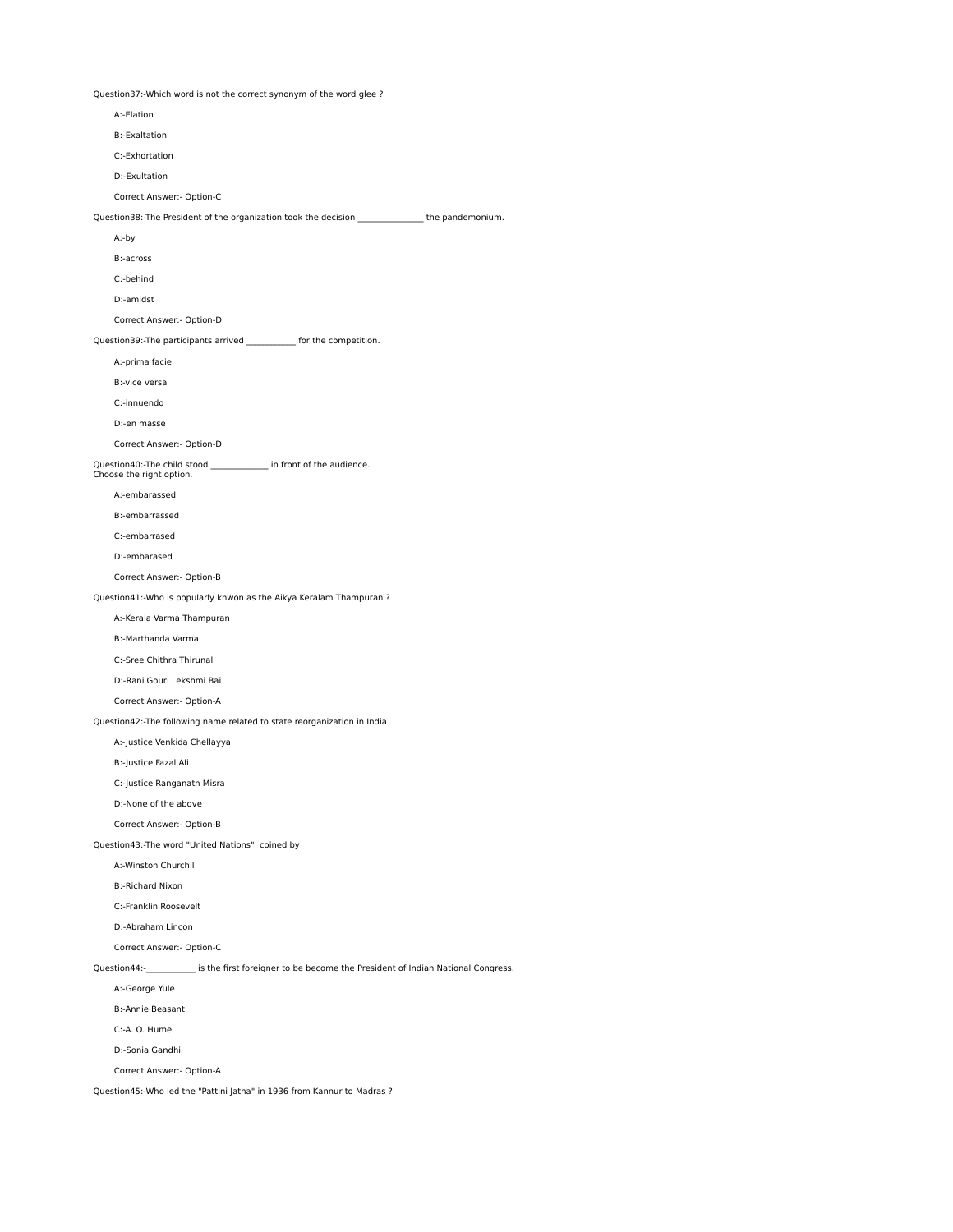A:-K. Kelappan

B:-P. Krishanapillai

C:-T. K. Madhavam

D:-A. K. Gopalan

Correct Answer:- Option-D

Question46:-The word "Magyars" associated to which country ?

A:-Romania

B:-Hungary

C:-Slovakia

D:-Slovania

Correct Answer:- Option-B

Question47:-Koderma, in Jharkhand, is the leading producer of which one of the following minerals

A:-Boxite

B:-Iron ore

C:-Mica

D:-Copper

Correct Answer:- Option-C

Question48:-Based on the information given below, which situations are classified as "suffering from water scarcity" 1. A region with high annual rain fall.

2. A region having high annual rainfall and large population.

3. A region having high annual rain fall but water is highly polluted.

4. A region having low rainfall and low population.

A:-2 and 3 only

B:-1 and 3 only

C:-1 and 4 only

D:-None of the above

Correct Answer:- Option-A

Question49:-Which of these statements is/are not a valid reason for the depletion of flora and fauna ?

A:-Agricultural expansion

B:-Large scale developmental projects

C:-Grazing and fuelwood collection

D:-Rapid Industrialization and urbanization

Correct Answer:- Option-C

Question50:-"Haritha Keralam" is one of the four mega missions announced by the Govt. of Kerala, which emphasize on pro-people alternative mode of development. The mission envisages

A:-Pollution free water sources

B:-Revival of water sources

C:-Eco-friendly and sustainable waste management

D:-Enhancing organic farming

Correct Answer:- Option-D

Question51:-Which of the following programme that led to "White Revolution" ?

A:-Operation Infinite Reach

B:-Operation Flood

C:-Operation Deset Storm

D:-Operation Smiling Budha

Correct Answer:- Option-B

Question52:-Which of the following are the objectives of NITI Ayog ?

1. To focus on technology upgradation and capacity building for implementation of programmes and initiatives.

2. To offer a platform for the resolution of intersectoral and inter departmental issues in order to accelerate the implementation of the development agenda.

3. To pay special attention to the sections of our society that may be at risk.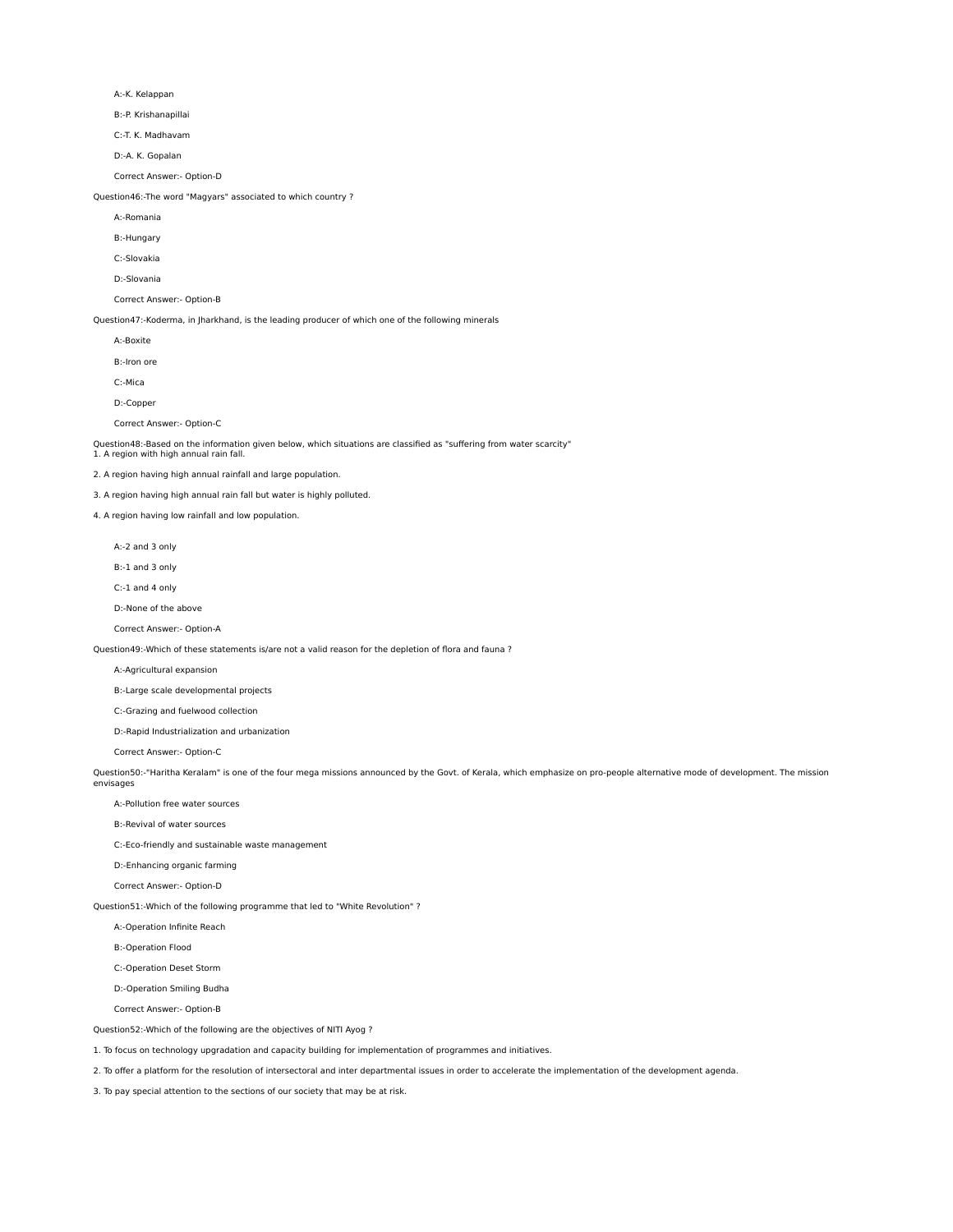A:-1 only

B:-2 only

C:-1 and 2 only

D:-All the above

Correct Answer:- Option-D

Question53:-The objective of Second Five Year Plan was

A:-Agriculture

B:-Rapid industrialisation

C:-Improving productivity level of industries

D:-Increase the enrolment in higher education

Correct Answer:- Option-B

Question54:-The headquarters of SEBI is at

A:-Mumbai

B:-New Delhi

C:-Bengaluru

D:-Kolkata

Correct Answer:- Option-A

Question55:-India's largest producer of Jute is

A:-Bihar

B:-Assam

C:-West Bengal

D:-Odisha

Correct Answer:- Option-C

Question56:-The Constitution of India borrowed many of its provisions from other countries. Fundamental Rights are borrowed from which country's constitution ?

A:-Britain

B:-Canada

C:-France

D:-USA

Correct Answer:- Option-D

Question57:-The Constitution of India was prepared by

A:-Constituent Assembly

B:-Dr. B. R. Ambedkar

C:-Dr. Rajendra Prasad

D:-K. M. Munshy

Correct Answer:- Option-A

Question58:-The  $74^{th}$  Constitutional Amendment deals with

A:-Panchayath Raj

B:-Fundamental Duties

C:-Nagarapalika

D:-Fundamental Rights

Correct Answer:- Option-C

Question59:-For enforcing Fundamental Rights, the courts can issue various types of writs. Which is/are the writs can be issued against private individuals and associations ?

A:-Mandamus

B:-Habeas corpus

C:-Quo warranto

D:-Certiorary

Correct Answer:- Option-B

Question60:-Which of the following Fundamental Right is described by Dr. B. R. Ambedkar as "the heart and soul of Indian Constitution" ?

A:-Right to property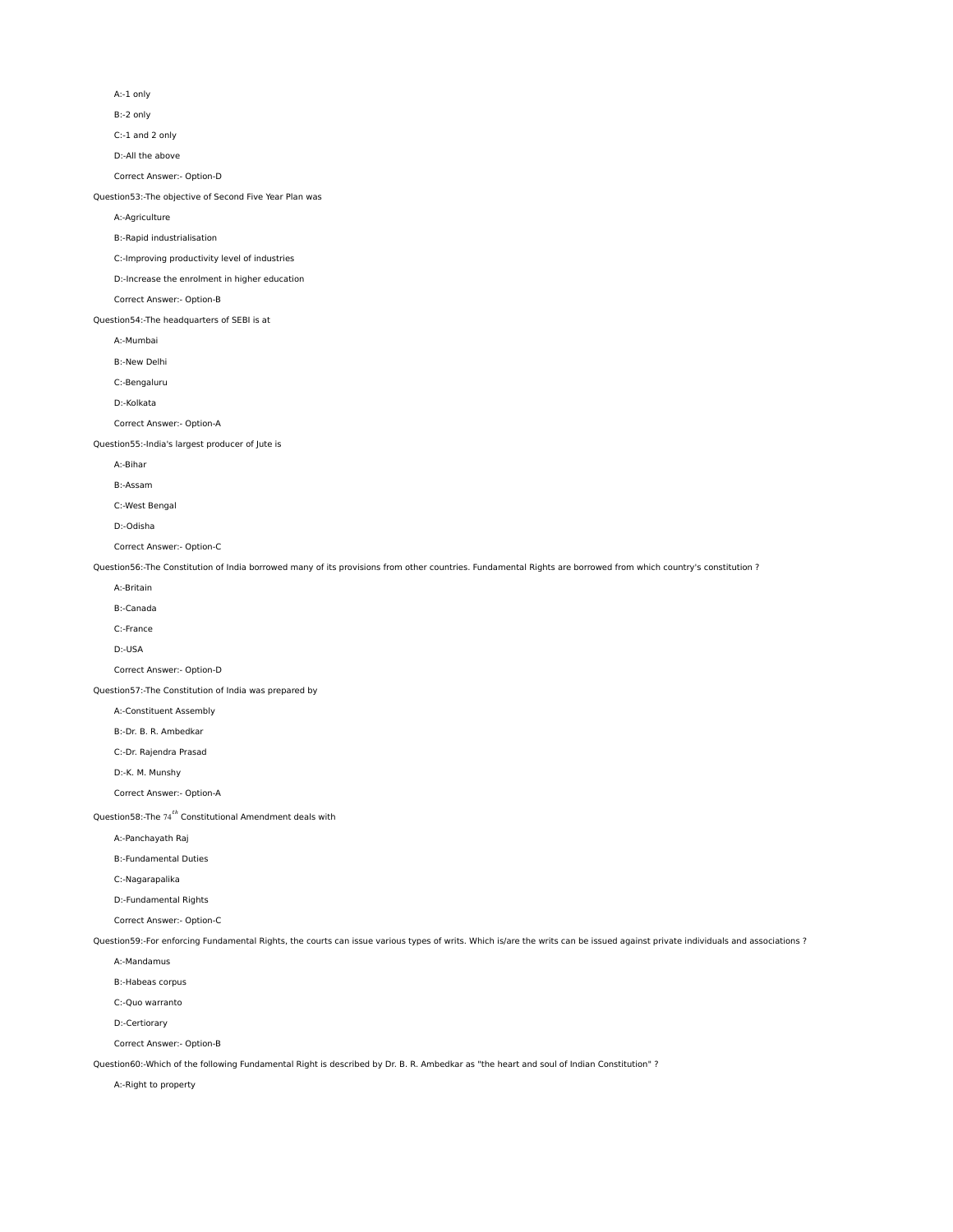B:-Right to equality

C:-Right to Constitutional remedies

D:-Right to Religion

Correct Answer:- Option-C

Question61:-What is the function of the motor nerve in human body ? 1. Carries impulses from various parts of the body to the brain and the spinal cord.

2. Carries impulses from brain and spinal cord to various parts of the body.

3. Carries impulses to and from the brain and various part of the body.

4. Carries impulses to and from the brain and spinal cord. A:-Only 3 and 4 are correct

B:-Only 2 is correct

C:-Only 1 is correct

D:-Only 1, 3, 4 are correct

Correct Answer:- Option-B

Question62:-Which is the fourth covid-19 vaccine approved by Drugs Controller General of India for use in India after covishield, covaxin and sputnik V ?

A:-MODERNA

B:-PFIZER

C:-Johnson and Johnson

D:-NOVAVAX

Correct Answer:- Option-A

Question63:-Consider the following Laws

1. Boyle's law.

2. Charles law.

Which of them describes about the behaviour of gases in various temperature and pressure ?

A:-1 only

B:-2 only

C:-Both (1) and (2)

D:-Neither (1) nor (2)

Correct Answer:- Option-C

Question64:-The restoring force per unit area developed due to the applied tangential force is known as tangential stress or \_\_\_\_\_\_\_\_\_\_\_\_\_ stress.

A:-Tensile

B:-Compressive

C:-Shearing

D:-Longitudinal

Correct Answer:- Option-C

Question65:-Which of the following statements are applicable to Chandrayaan-1 Mission ?

1. It was launched in 22 October 2008.

2. Launch vehicle is PSLV-C11.

3. It aimed to understand lunar volcanic processes.

4. The Mission aims to make a soft landing on the surface of the moon.

A:-1 and 2 only

B:-1, 2 and 3 only

C:-1, 3 and 4 only

D:-All the above

Correct Answer:- Option-B

Question66:-The speed of sound in air at 0°C

A:-301 m/s

B:-343 m/s

C:-331 m/s

D:-323 m/s

Correct Answer:- Option-C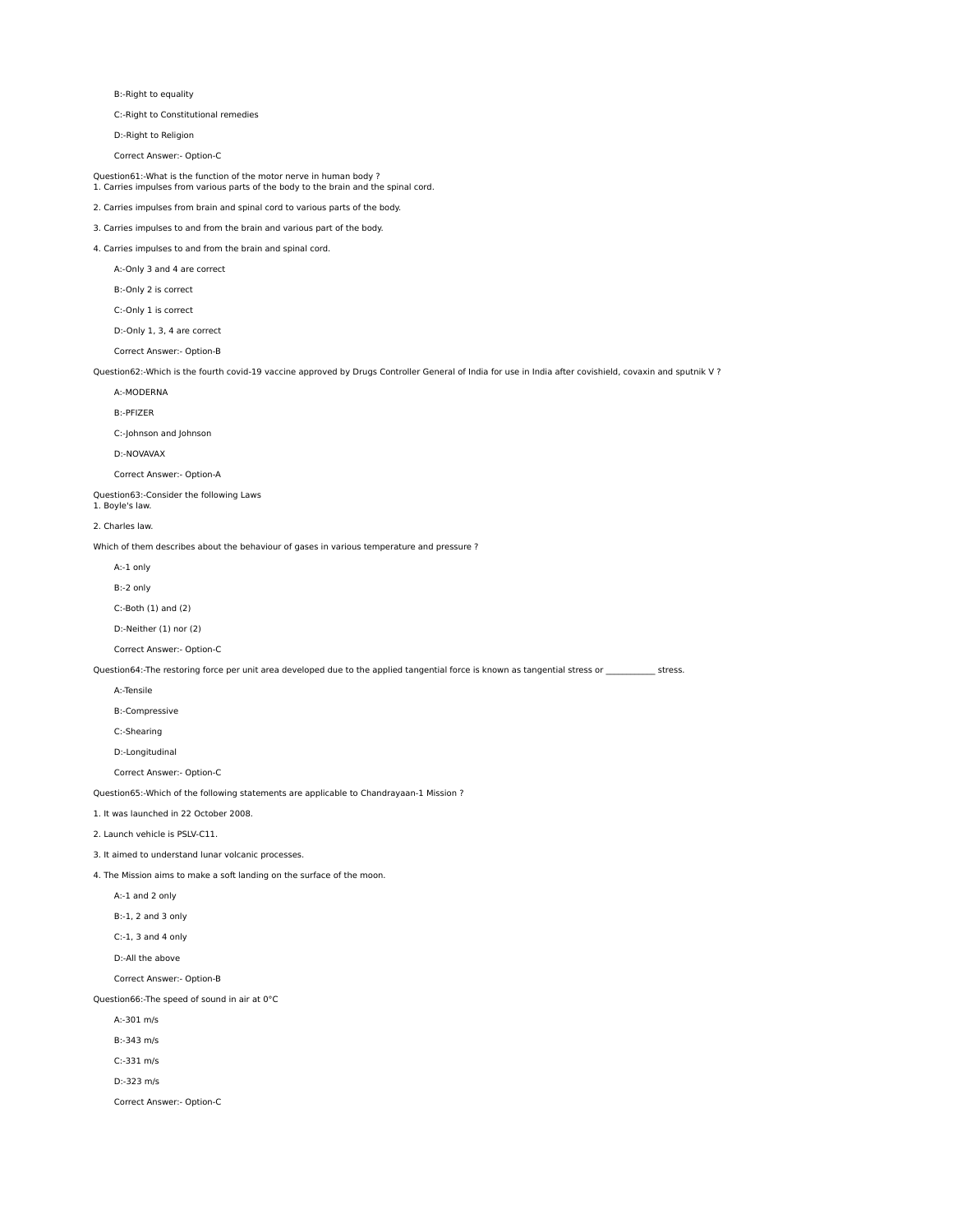Question67:-Astigmatism can be corrected using

- A:-Cylindrical lens
- B:-Convex lens
- C:-Concave lens
- D:-Bifocal lens
- Correct Answer:- Option-A

Question68:-In the modern periodic table, the period indicates the value of

- A:-Atomic number
- B:-Atomic mass

C:-Principal Quantum number

D:-Azimuthal Quantum number

Correct Answer:- Option-A

Question69:-Which of the following statements is incorrect in relation to ironization enthalpy ? 1. ironization enthalpy increases for each successive electron.

2. the penetration effect will not affect the ironization enthalpy.

3. ironization enthalpy is the energy used for the withdrawal of an atom form its gaseous atom or ion.

4. Helium has the largest first ironization enthalpy.

- A:-1
- 
- B:-2
- C:-3
- D:-4
- Correct Answer:- Option-B

Question70:-Alloy steels are prepared by adding other metal to steel. Stainless Steel, Alnico and Nichrome are the main alloys of steel. Which alloy/alloys is/are used for the production of heating coil ?

- A:-Alnico
- B:-Alnico and Nichrome

C:-Nichrome and Stainless Steel

D:-Nichrome

Correct Answer:- Option-D

Question71:-With reference to the properties of crystalline solids, consider the following statements.

1. They have irregular shape.

2.They melt at a sharp and characteristic temperature.

3. They gradually soften over a range of temperature.

4. When cut with a sharp edged tool, they split in to two pieces having generated plain and

A:-2 and 4 are TRUE

smooth surfaces.

B:-1, 2 and 4 are TRUE

C:-Only 3 is TRUE

- D:-1 and 4 are TRUE
- Correct Answer:- Option-A

Question72:-Consider the following statements in the context of hybridisation of chemical bonding.

1. The number of hybrid orbitals are equal to the number of the atomic orbitals that get hydribised.

2. The hybridised orbitals are not equivalent in energy and shape.

3. The hybrid orbitals are more effective in forming stable bonds than the pure atomic orbitals.

A:-Only 1 and 4 are correct

B:-Only 2 and 4 are correct

- C:-Only 1 and 3 are correct
- D:-All the statements are correct
- Correct Answer:- Option-C

Question73:-Among the following, which are the Indian players, who won Gold medal in Olympics 2020 held in Tokyo ?

1. Ravikumar Dahiya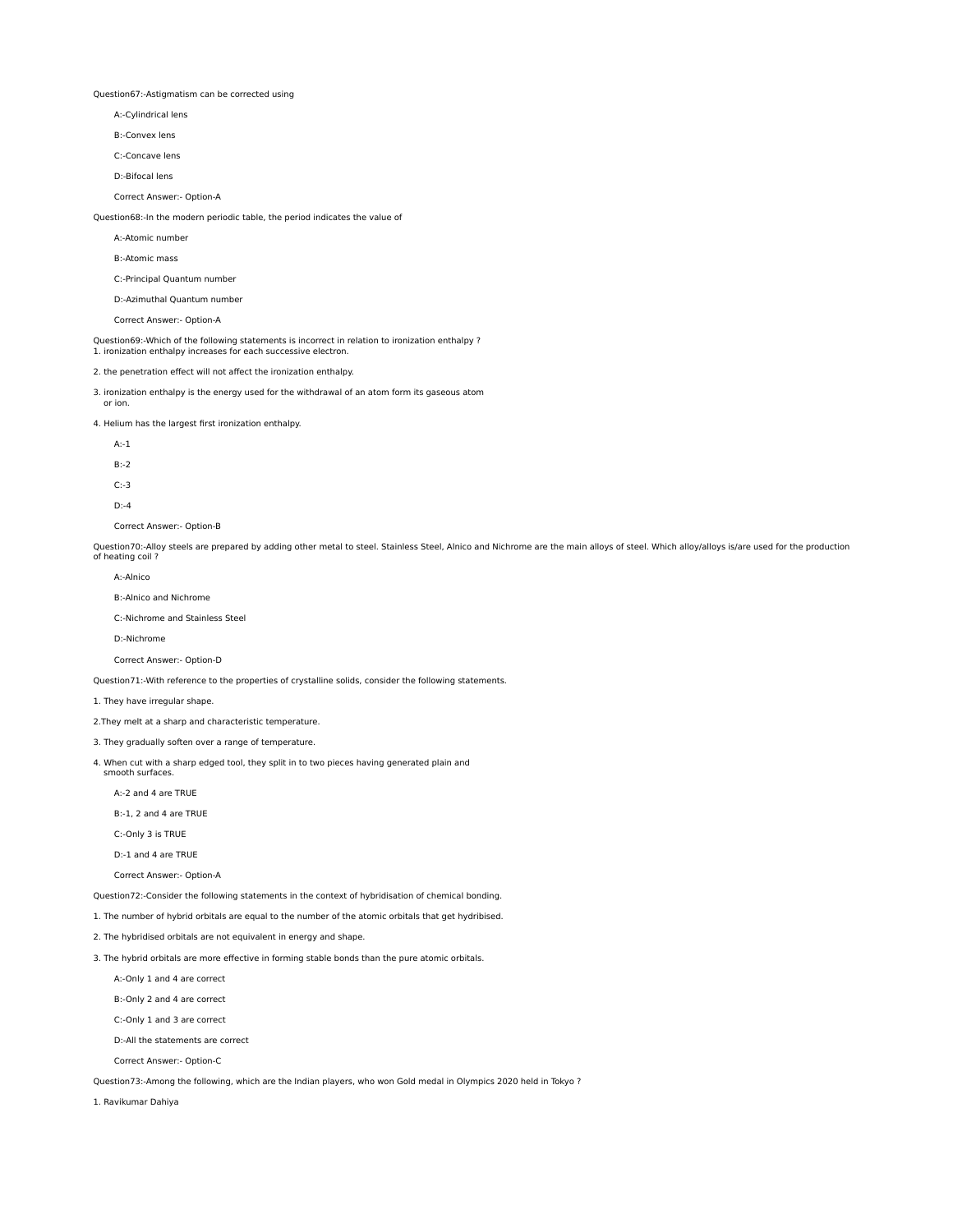# 2. Neeraj Chopra

- 3. Bajrang Punia
	- A:-1 only
	- B:-2 only
	- C:-None of the above
	- D:-All of the above

### Correct Answer:- Option-B

Question74:-Out of the following, name the football player, who never won FIFA world player of the year ?

## 1. Fabio Cannavaro

2. Luis Figo

## 3. George Weah

4. Macro van Basten

A:-1 and 4 only

B:-4 only

- C:-2 only
- D:-None of the above

Correct Answer:- Option-D

Question75:-Among the following, which is not the literary work of K. R. Meera ?

#### 1. Arachar

2. Khathakan

## 3. Meera Sadhu

- 4. Yudasinte Suvishesham
	- A:-3 only
	- B:-4 only
	- C:-3 and 4 only
	-
	- D:-None of the above
	- Correct Answer:- Option-D

Question76:-Dr. Biju is a Malayalam film director. Recently he has received "Golden Goblet, outstanding artistic achievement award" in "Shanghai International film festival,". Which<br>movie helped him for the achievement ?

## A:-Veettilekkulla Vazhi

- B:-Orange Marangalude Veed
- C:-Perariyathavar
- D:-Veyilmarangal
- Correct Answer:- Option-D

## Question77:-The first printed magazine in Malayalam language.

- A:-Jnananikshepam
- B:-Samkshepa Vedartham
- C:-Cherupaithangal
- D:-Pashchimodayam

# Correct Answer:- Option-A

Question78:-Which of the following device is not used as an input device ?

- A:-Microphone
- B:-Trackball
- C:-Joystick

D:-Plotter

Correct Answer:- Option-D

Question79:-There are two primary types of softwares namely \_\_\_\_\_\_\_\_\_\_\_\_\_ and \_

A:-General purpose software and special purpose

- B:-Operating system and utility software
- C:-Application software and system software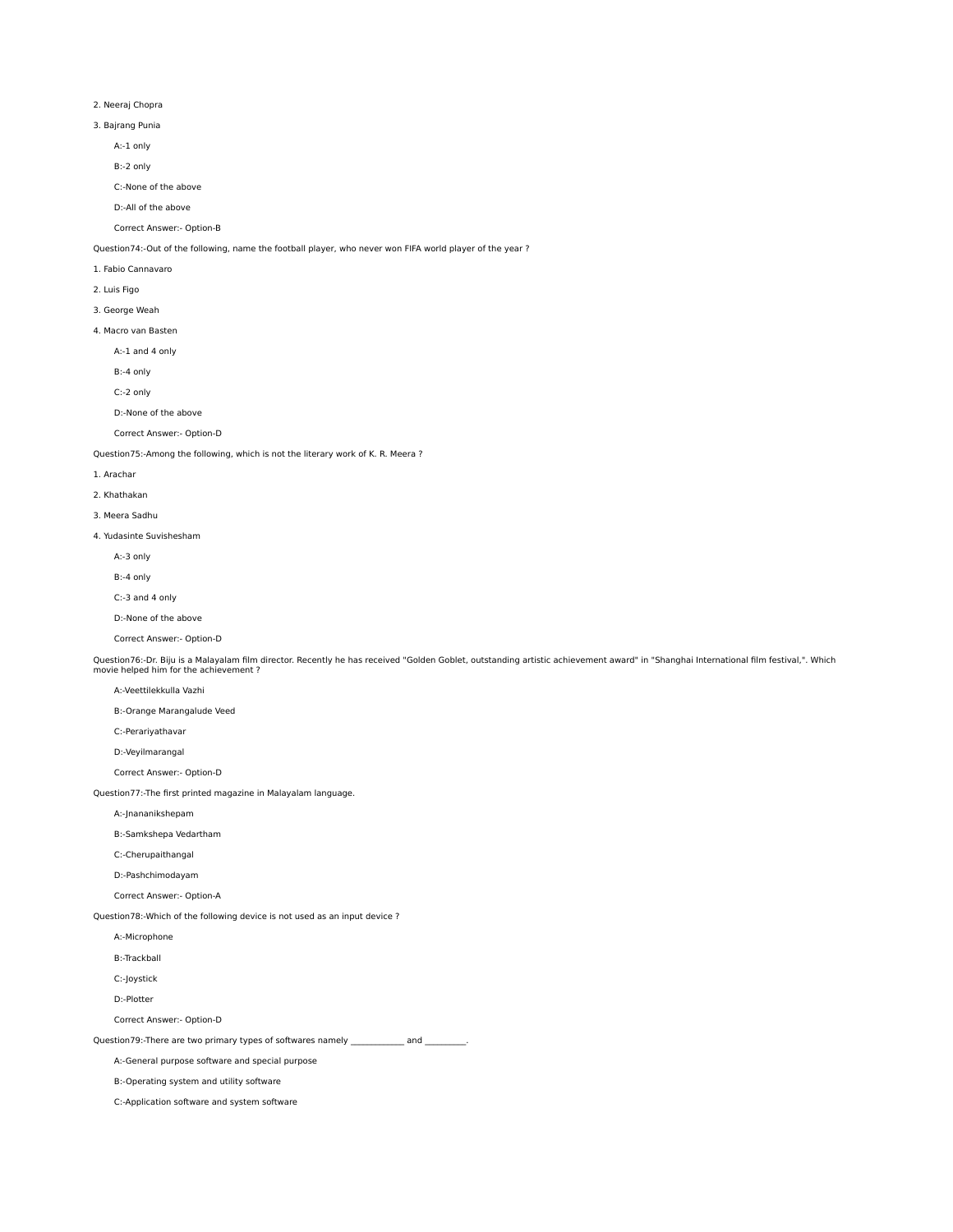D:-None of the above

Correct Answer:- Option-C

Question80:-\_\_\_\_\_\_\_\_\_\_\_ is a programme for hardware device that filters the information coming through and internet connection to a network or a computer system.

 A:-Firewall B:-Cookies

C:-Freeware

D:-None of the above

Correct Answer:- Option-A

Question81:-The Information Technology Act, 2000 is an Act dealing with cyber crime and electronic commerce. When was this Act is notified ?

A:-9 June 2000

B:-17 August 2000

C:-17 Sep. 2000

D:-9 July 2000

Correct Answer:- Option-A

Question82:-Who invented World Wide Web ?

A:-Vinton Cerf

B:-Tim Berners Lee

C:-Robert Kahn

D:-Martin Cooper

Correct Answer:- Option-B

Question83:-Which of the following Articles of Constitution is in connection with the implementation of Goods and Services Tax Act in India ?

A:-279 A

B:-269 A

C:-246 A

D:-All the above

Correct Answer:- Option-D

Question84:-Under the POCSO Act, 2012 the definition of child is "any person below the age of \_\_\_\_\_\_\_\_\_\_ years".

A:-16

B:-18

- C:-14
- D:-12

Correct Answer:- Option-B

Question85:-Who was the First Chair Person of National Commission for women ?

A:-Jayanthi Patnaik

B:-Sugathakumari

C:-Poornima Advani

D:-Girija Vyas

Correct Answer:- Option-A

Question86:-The consumer protection bill introduced in the year \_

A:-1984

B:-1985

C:-1986

D:-1987

Correct Answer:- Option-C

Question87:-After the enactment of the "RTI Act, 2005", what is the status of the "Freedom of Information Act, 2002" ?

A:-It will become operative as soon as the Central Government makes rules under it

B:-The Central Government has advised the State Governments to implement it

C:-It has been repealed

D:-It exists and to the extent the "RTI Act, 2005" contradicts it

Correct Answer:- Option-C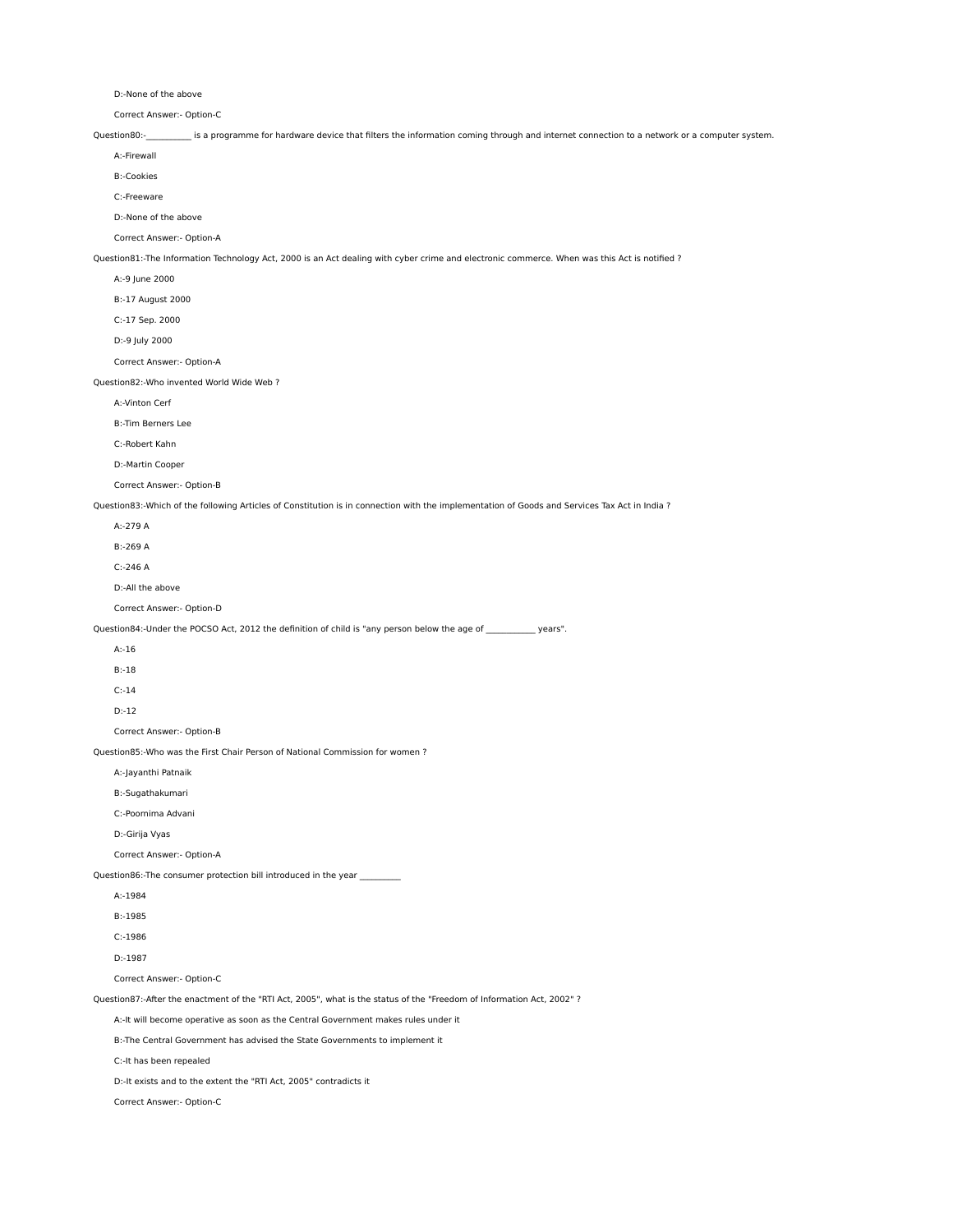Question88:-Who write "Vedadhikara Nirupanam" ?

A:-Chattampi Swamikal

B:-Sree Narayana Guru

C:-Ayya Vaikunda Swamy

D:-Kumaranasan

Correct Answer:- Option-A

Question89:-C. Kesavan was arrested following the famous Kozhenchery speech in 1935. To which incidence the speech is associated ?

A:-Salt Sathyagraha

B:-Guruvayur Sathyagraha

C:-Nivarthana Agitation

D:-Paliyam Sathyagraha

Correct Answer:- Option-C

Question90:-The Union Cabinet is reshuffled in July 2021. Which of the following Ministers and their port folios are incorrect ?

A:-Narayan Rane - Micro, small and medium enterprises

B:-Jyothiradhithya Sindhya - Civil aviation

C:-Kiran Rijju - Law and Justice

D:-Anurag Singh Takur - Social Justice and Women Empowerment

Correct Answer:- Option-D

Question91:-Which institution implements the "Horticulture Cluster Development Programme" ?

A:-Food and Agricultural Organisation

B:-National Horticulture Board

C:-NABARD

D:-Ministry of Food Processing Industries

Correct Answer:- Option-B

Question92:-Oleg Novitsky and Pyotr Dubrov, who performed a 7-hour spacewalk recently, are from which country ?

A:-USA

B:-Russia

C:-Israel

D:-France

Correct Answer:- Option-B

Question93:-Who is the Chairperson of State Level Nodal Agency (SLNA) for Integrated Watershed Management Programme (IWMP) ?

A:-District Collector

B:-Agricultural Production Commissioner

C:-Director of Agriculture

D:-Minister for Agriculture

Correct Answer:- Option-B

Question94:-The headquarters of Farm Information Bureau is

A:-Thiruvananthapuram

B:-Ernakulam

C:-Thrissur

D:-Kozhikode

Correct Answer:- Option-A

Question95:-Sri. Appu Nedungadi is the founder of Kerala's first Private Bank, "Nedungadi Bank". Later the bank is merged with

A:-Canara Bank

B:-Bank of Baroda

C:-Punjab National Bank

D:-None of the above

Correct Answer:- Option-C

Question96:-Which of the following statement is true in the case of Kerala State Legal Services Authority (KELSA) ?